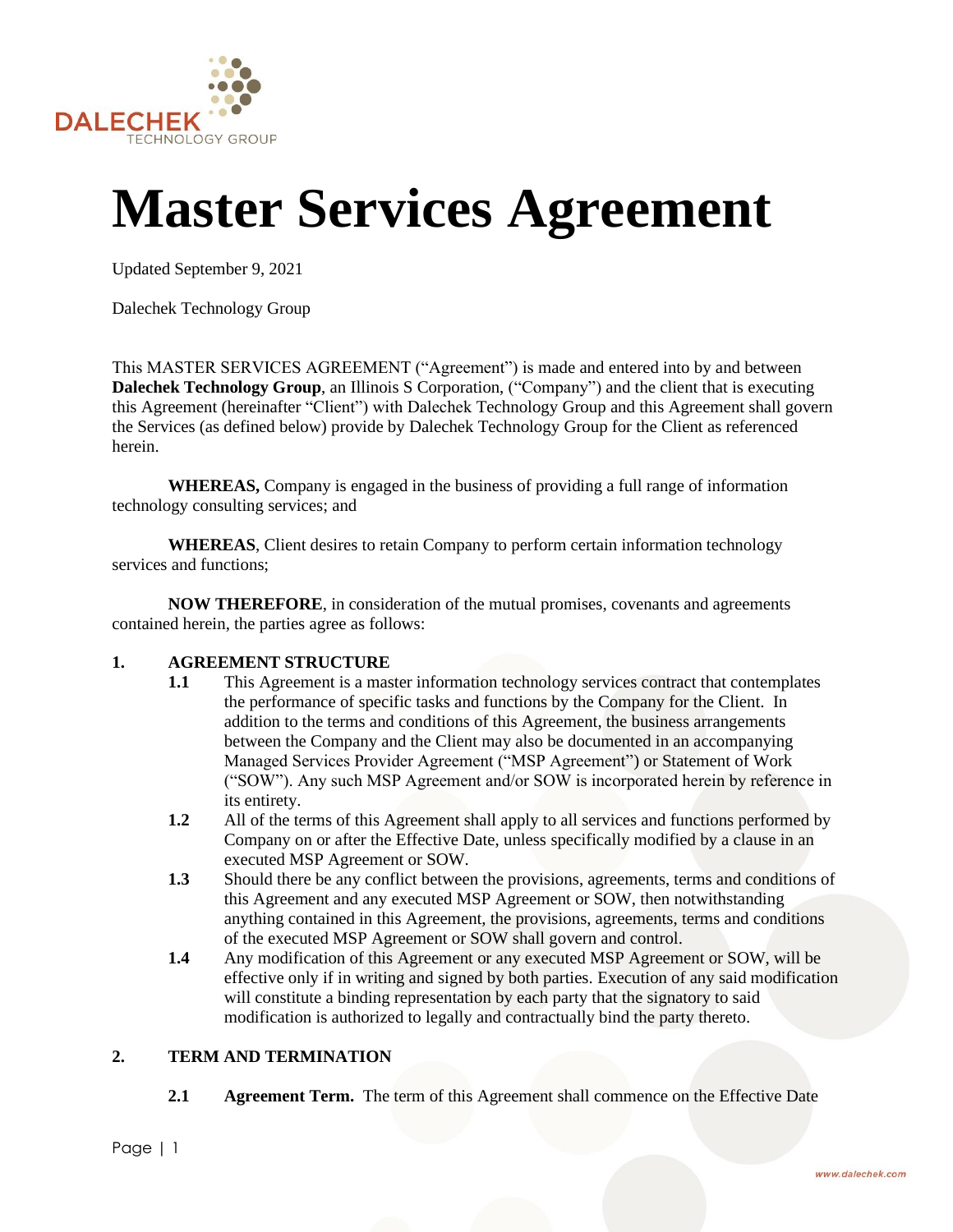

and will continue in effect for period of one (1) year ("Initial Term") or until the expiration date of, if executed, any MSP Agreement (as described in Section 4.2) or the last SOW (as described in Section 4.1 hereof) has been completed.

- **2.2 Termination of Agreement.** Either party may terminate this Agreement in its entirety upon sixty (60) days' advance written notice if:
	- **2.2.1** one of the parties shall be declared insolvent or bankrupt;
	- **2.2.2** a petition is filed in any court and not dismissed in ninety (90) days to declare one of the parties bankrupt and/or for reorganization under the Bankruptcy Law or any similar statute;
	- **2.2.3** a Trustee in Bankruptcy or a Receiver or similar entity is appointed for one of the parties;
	- **2.2.4** Client does not pay Company within thirty (30) days from receipt of Dalechek's invoices and/or otherwise materially breaches this Agreement;
	- **2.2.5** Company fails to perform its obligations under this Agreement, any executed MSP Agreement and/or any executed SOW and such failure continues for a period of thirty (30) days after written notice of the defaults.

Upon notice of termination, Company shall advise Client of the extent to which performance has been completed, and deliver to Client whatever Deliverables (as defined in Section 4.1) then exist, along with all Client Materials (as defined in Section 6.5). Client shall pay for all services performed through the effective date of termination.

**2.3 Survival.** Sections 6, 7, and 8 hereof shall survive termination (regardless of the reason for termination) or expiration of this Agreement.

# **3. INDEPENDENT CONTRACTOR STATUS**

**3.1 Intention of Parties.** Company shall be an independent contractor and not an employee, agent, joint venturer, or partner of Client. Nothing in this Agreement shall be construed as establishing the relationship of employer and employee between Client and Company for any purpose. Further, Company and Client agree that nothing in the Agreement and/or any executed MSP Agreement or SOW, will authorize or empower either party to speak for, represent, or obligate the other party in any way.

**3.2** Each party shall pay, as required by law, all payroll or self-employment taxes and similar required payments and withholdings with respect to that party's employees relating to the services performed hereunder.

**3.3** Neither party shall not provide the other party with any training, insurance, retirement, health, welfare, or other benefits usually afforded to employees or that may be inconsistent with Company's status as an independent contractor.

# **4. SERVICES TO BE PERFORMED BY COMPANY**

**4.1 (if) SOWs**. The specific services to be performed by Company may be documented in a SOW signed by Company and by Client. Each SOW shall set forth, at a minimum, a description of the services to be performed, and the fees for the services to be performed, or other mutually agreed-upon

Page | 2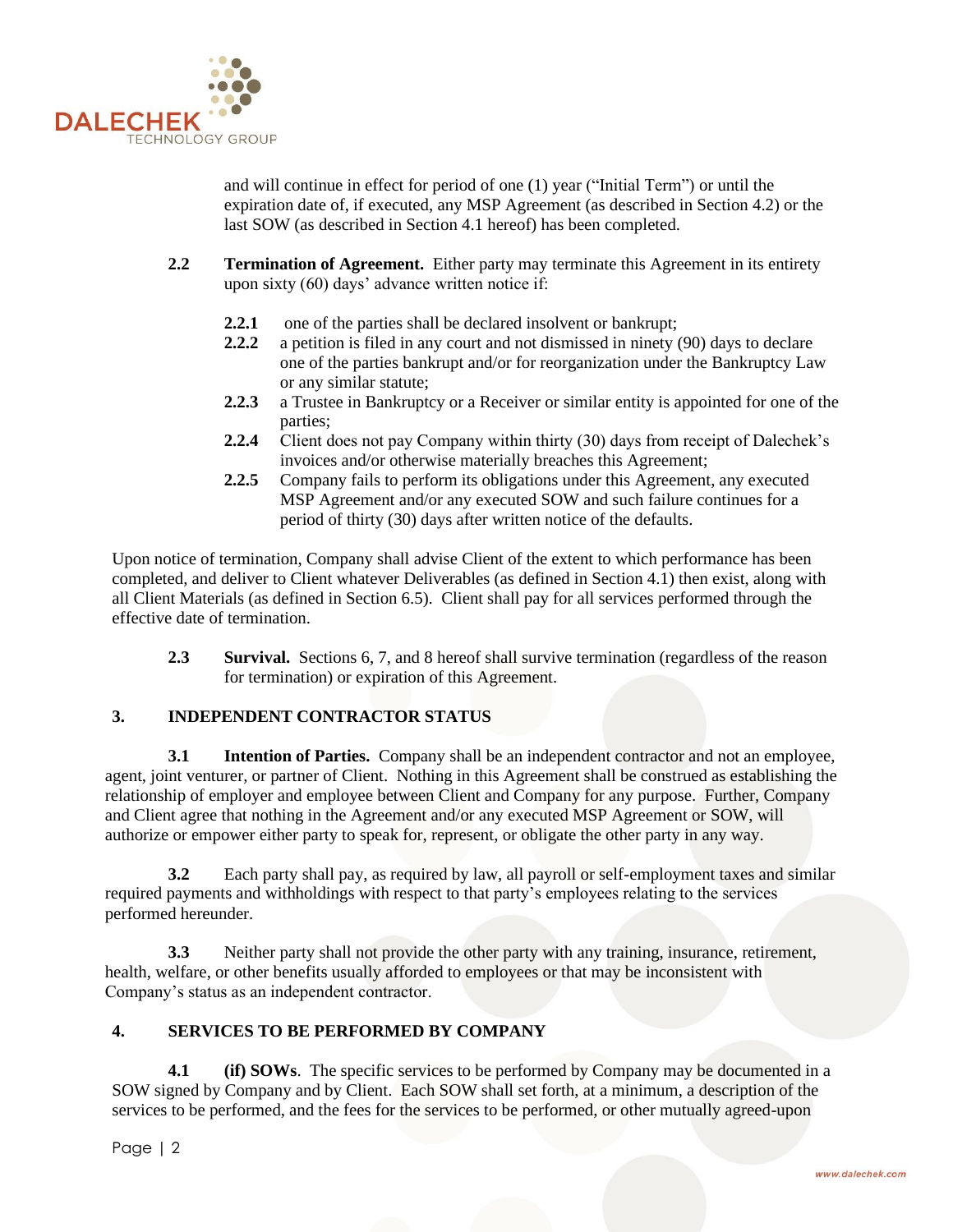

price and payment terms (e.g., firm fixed price, progress payments based on deliverables, etc.). Company shall render services and deliver reports and other deliverables (collectively "Deliverables") in accordance with the timetable and milestones (if any) in the applicable SOW. If any Deliverables are subject to acceptance testing by Client, the SOW will so state and will describe the acceptance procedures. In the event Company anticipates at any time that it will not reach a milestone or complete an assignment within the timetable prescribed by a SOW, Company shall promptly so inform Client, submit proposed revisions to the timetable and milestones that reflect Company's best estimates of what can realistically be achieved, and continue to work until otherwise directed by Client. Company shall also prepare and submit standard reports of its performance and its progress that are usual and customary in the industry at no additional charge to the Client. Should Client request additional more extensive reporting, Company shall provide such extensive reporting on a billable basis.

**4.2 (if) MSP Agreement**. The specific services and functions to be performed by Company may be documented in MSP Agreement signed by Company and by Client. The MSP Agreement shall set forth, at a minimum, a description of the services to be performed, and the fees for the services to be performed, or other mutually agreed-upon price and payment terms (e.g., firm fixed price, progress payments based on deliverables, etc.). Company shall provide pricing for each user, device or services it is responsible for remote monitoring and management; maintenance schedules and additional services or functions defined in MSP Agreement. Company shall render services and deliver reports and other Deliverables in accordance with the timetable and milestones (if any) in the applicable MSP Agreement. In the event Company anticipates at any time that it will not reach a milestone or complete an assignment within the timetable prescribed by a MSP Agreement, Company shall promptly so inform Client, submit proposed revisions to the timetable and milestones that reflect Company's best estimates of what can realistically be achieved, and continue to work until otherwise directed by Client.

# **4.3 Method of Performing Services.**

- **4.3.1** Company represents that it has the requisite expertise, ability, and legal right to render the services contemplated by this Agreement and/or any executed MSP Agreement or SOW. Company will perform said services in a professional, efficient, and conscientious manner. Company further represents that: (*i*) its performance of said services will in no way conflict with any non-compete agreement or other engagement/consulting restriction to which it may be bound; and (*ii*) its performance of said services will in no way be considered a conflict of interest by any current or any former client. Company will abide by all laws, rules and regulations that apply to the performance of said services.
- **4.3.2** Company will determine the method, details, and means of performing its services hereunder, and Client shall have no right to, and shall not, control specific details of the manner or method of accomplishing the services. Client may, however, require Company to observe the security, safety, and similar policies of Client and of any third party on whose premises or equipment Company may perform the services. In addition, Client may exercise a broad general power of supervision and control over the results of the services performed by Company to ensure satisfactory performance, including the right to inspect, stop work, make suggestions as to the details of the work, and request modifications to the scope of the said SOW or MSP Agreement.
- **4.4 Acceptance Procedure.** Company shall perform reasonable discovery or assessment and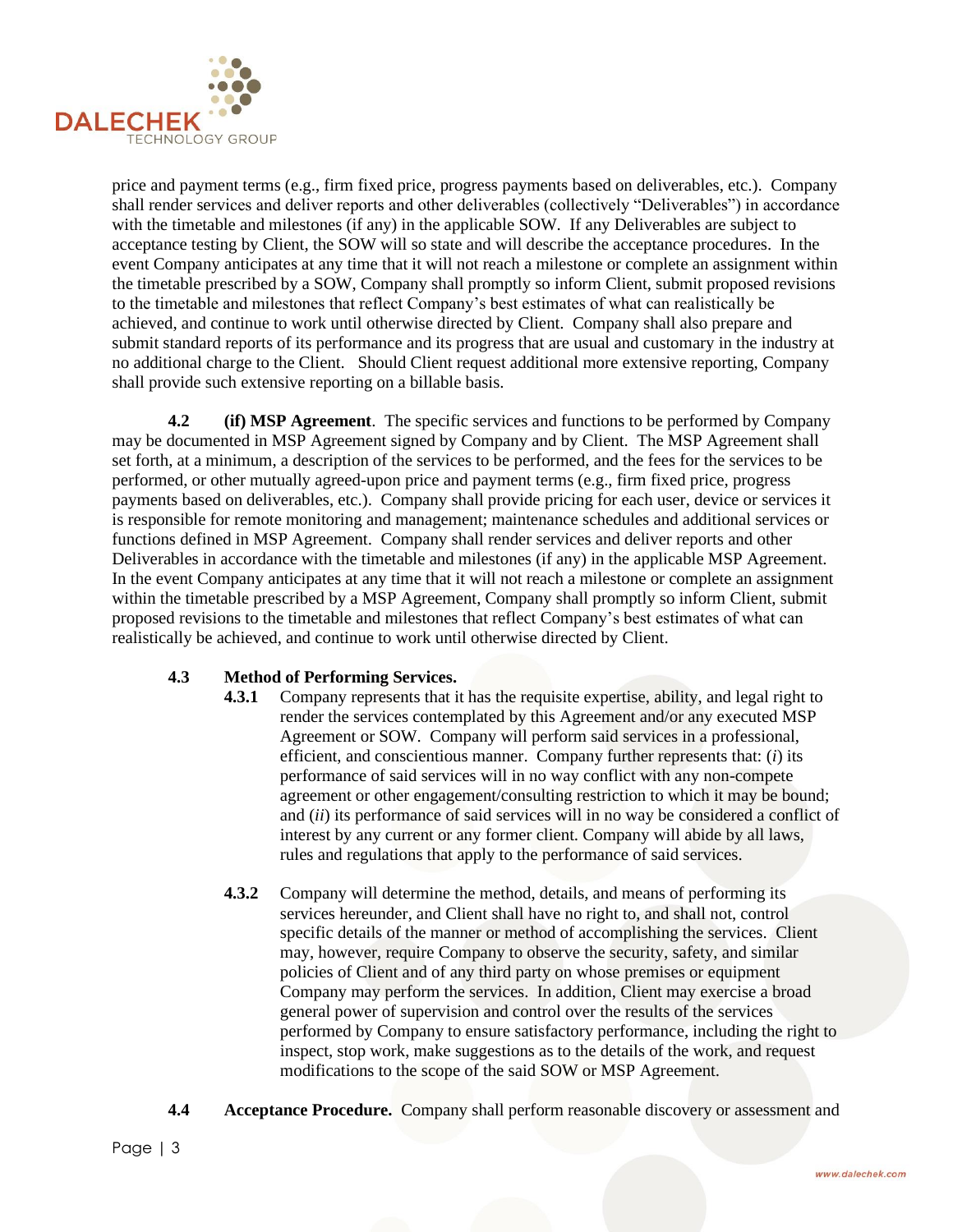

provide findings/results to Client in writing. Client shall advise Company of the acceptance or rejection of said findings by Company in writing within two business days. Any rejection by Client shall allow Client to determine whether to continue or cancel the specific services in the SOW or MSP Agreement.

**4.5 Scheduling.** Company will accommodate work schedule requests of Client to the extent practicable. Should Company be unable to perform because of illness, resignation, or any other causes beyond Company's control, Company will use best efforts to resume work promptly.

# **5. COMPENSATION**

**5.1 Rates and Expenses.** The schedule of fee rates for services performed by Company shall be included in each SOW or MSP Agreement. Unless otherwise specified in a SOW or MSP Agreement, any services requested by Client and performed by Company that are not specified in a SOW or MSP Agreement will be billed at an agreed upon rate based on criteria of services requested, i.e "Emergency Rate" vs. "Scheduled Rate". Company will invoice for travel to Client site(s) that is more than 60 miles from Company location stated in this Agreement at the rate of \$100.00 per hour for the duration of the travel. Except for reasonable travel, lodging, and meal expenses incurred in accordance with Client's expense reimbursement policies while traveling at Client's request, and except as otherwise agreed in the applicable SOW or MSP Agreement, Company shall be responsible for all its costs and expenses incident to the performance of services for Client.

**5.2 Estimates.** Estimates of total fees for projects may be provided in a SOW or MSP Agreement, but Company does not guarantee these estimates unless so stated in the SOW or MSP Agreement as a fixed fee or not-to-exceed price. Company will, however, notify Client in writing if it expects to substantially exceed, ten (10) percent, any estimate. Client will then be allowed to determine whether to continue or cancel the specific services in the SOW or MSP Agreement.

**5.3 Invoices and Payment.** Unless provided otherwise in a SOW or MSP Agreement (e.g., invoicing upon completion of milestones or upon acceptance of Deliverables), Company shall invoice Client monthly for the services furnished and reimbursable expenses incurred hereunder. Each invoice will provide a daily breakdown, including identity of relevant personnel, tasks performed, and of all reimbursable expense items. Unless otherwise agreed in a particular SOW, Company's fees are payable in full within thirty (30) days after receipt of the invoice. Unless otherwise agreed in a particular MSP Agreement, said purchase price shall be paid in monthly installments with the first installment due upon execution of the applicable MSP Agreement. Each payment thereafter shall be due the first day of each calendar month for applicable services to be performed for that particular month. Late payments are subject to interest accrued at1.5% per month thereafter.

# **6. INTELLECTUAL PROPERTY RIGHTS**

**6.1(a) Confidentiality and Use of Information.** Company will maintain in strict confidence, and use and disclose only as authorized by Client or by this Agreement, all Client Information (defined below) that it receives in connection with (*i*) this Agreement and or any executed SOW or MSP Agreement; and (*ii*) all Confidential Information that it receives in connection with this Agreement and/or any executed SOW or MSP Agreement. These nondisclosure obligations shall continue as to any Confidential Information for so long as that information meets the definition of Confidential Information (as defined below). Notwithstanding the foregoing restrictions, Company may disclose any information to the extent required by law or governmental authority, but only after Client has been so notified and has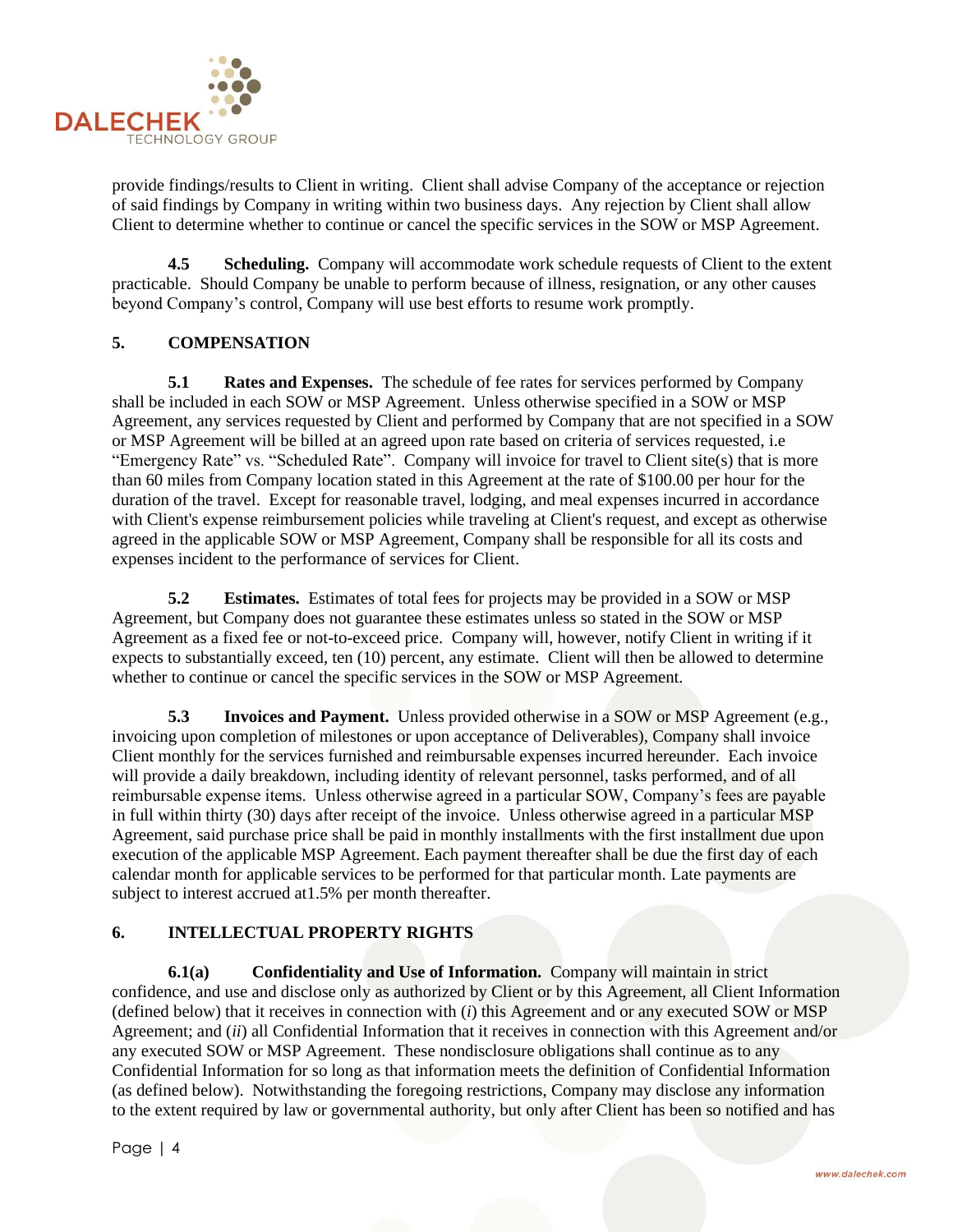

had the opportunity to contest the requirement or to obtain reasonable protection for the information in connection with the disclosure.

# **6.1(b) Definitions**.

(i) "**Confidential Information**" means information, without regard to form, related to Client's business which is not commonly known by or available to the public and which (A) derives economic value, actual or potential, from not being generally known to, and not being readily ascertainable by proper means by, other persons who can obtain economic value from its disclosure or use, and (B) is the subject of efforts to maintain its secrecy that are reasonable under the circumstances. Such information may include, but is not limited to, operating and financial data and plans, trade secrets, know-how, processes, documentation, software and computer programs and derivative works (including any methods of application software access or infrastructure access, whether or not such access is via "front door" or "back door" methods or portals), inventions (whether patentable or not), improvements, copyrightable material, strategic plans, samples, sales methodologies, sales targets, marketing approaches, or any other information, whether previously, presently, or subsequently disclosed to Project Worker, and which may be communicated in any form.

(ii) "**Client Information**" means nonpublic information and Confidential Information obtained by Company through performing services under this Agreement and/or any executed SOW or MSP Agreement. By way of illustration only and not to limit the foregoing, "Client Information" includes Client's nonpublic information about: (A) Deliverables, inventions, ideas, processes, formulas, data and data files and derivative works thereof, other works of authorship, know-how, improvements, discoveries, designs and techniques and the architecture, algorithms, and source and object code of software; (B) plans for research, development, new products, marketing, and business initiatives; and (C) budgets and financial statements, contract terms, prices and costs, suppliers and customers. Client shall identify Client Information for Company upon request. Client Information shall not include: (1) information generally available to the public; (2) information released by Client generally without restriction; (3) information previously known to Company or independently developed or acquired by Company without reliance on other protected information of Client; or (4) information approved by Client for use and disclosure by Company without restriction.

(iv) "**Third Party Information**" means Confidential Information of third parties (including but not limited to customers of Client) which Client is under a duty to treat as confidential or to use only for limited purposes.

**6.2 Residual Rights of Company.** Except as specifically otherwise provided in Sections 6.1 and 6.3, Company shall be free to use and employ its general professional skills, know-how, and expertise, and to use, disclose, and employ any generalized ideas, concepts, know-how, or skills that are used generally by Company in its business and that do not constitute or inherently disclose Client Information or Deliverables.

**6.3 Ownership of Deliverables.** Except to the extent otherwise specifically agreed in a SOW or MSP Agreement, all Deliverables shall belong exclusively to Client.

**6.4 Ownership of Intellectual Property.** Except to the extent otherwise specifically agreed in a SOW or MSP Agreement, all copyrights, patents, trade secrets, or other intellectual property rights associated with any ideas, concepts, techniques, inventions, processes, software, programs, logic

Page | 5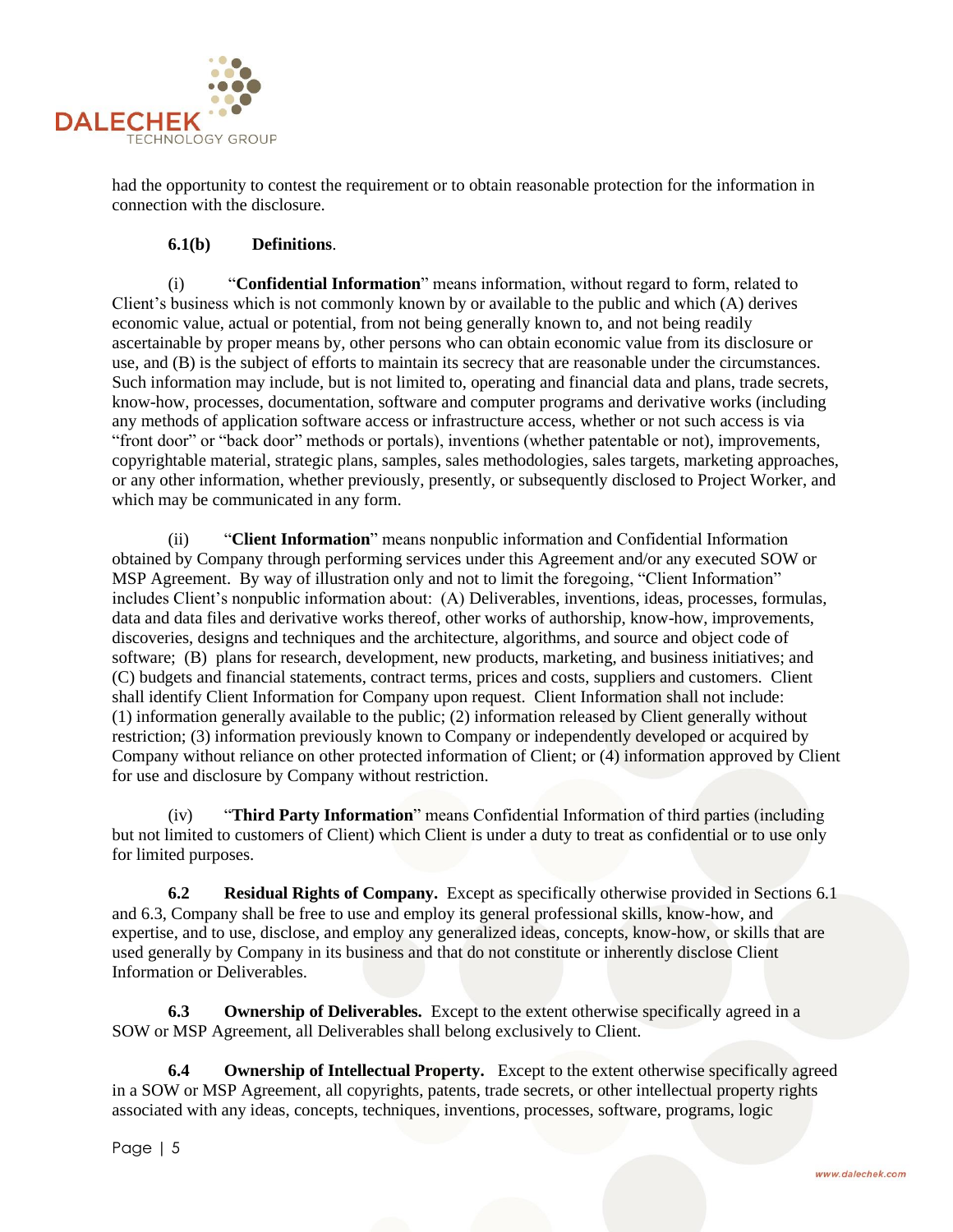

diagrams, reports, data files, methodologies, or other works of authorship and other tangible materials developed or created by Company in performing services under this Agreement, (collectively, the "Intellectual Property") shall belong to Company. Company automatically grants, at the time of creation of any Deliverable, without any requirement of further consideration, a perpetual, worldwide, royalty-free license and right to the Client for all such Intellectual Property for use on or in connection with any Deliverable.

**6.5 Client Materials**. All right, title, and interest in any materials or information furnished to Company by Client, and all derivative works or improvements thereof, are and shall remain the property of Client.

# **7. WARRANTIES AND LIMITATIONS**

- **7.1 Warranties.** Company warrants that:
	- **7.1.1** In the performance of services hereunder, Company will not knowingly violate any applicable law, rule, or regulation; any contracts with third parties; or any third-party rights in any patent, trademark, copyright, trade secret, or similar right; and to the best of its knowledge Company is under no obligation to any third party that would in any manner prevent Company from performing the services required hereunder.
	- **7.1.2** To the best of its knowledge Company has all rights necessary to convey to Client the unencumbered ownership of the Deliverables; and
	- **7.1.3** All services will be performed in a workmanlike and professional manner by Company having a level of skill in the area commensurate with the requirements of the scope of services to be performed, and such services and all Deliverables shall substantially conform to the specifications of the applicable SOW or MSP Agreement.

**7.2 Disclaimer.** Except as is expressly set forth in Section 7.1 above, **Company does not make any warranty, express or implied**, with respect to the services rendered or the results obtained from its work, including, without limitation, any implied warranty of merchantability or fitness for a particular purpose. While Company will use all reasonable efforts to achieve a satisfactory outcome of the services, Company does not guarantee that specific results will be achieved and no warranty, express or implied is given as to any product, process, results, information, material, design, deliverable, advice, or any other work provided as a result of the services or functions.

**7.3 Limitation of Liability.** Without in any way limiting the foregoing, **in no event shall either party be liable to the other party or any third party for any special, incidental, consequential, exemplary or punitive damages of any kind** (including without limitation lost profits, lost savings, loss of data, and/or loss of business opportunities) arising out of or in connection with this Agreement, SOW or any MSP Agreement, Deliverable, or any services provided hereunder, whether based in contract, tort (including without limitation negligence) or otherwise, even if the party has been advised of the possibility of such damages or should have foreseen such damages.

**7.4 Correction of Defective Work.** In the event that any work performed by Company, or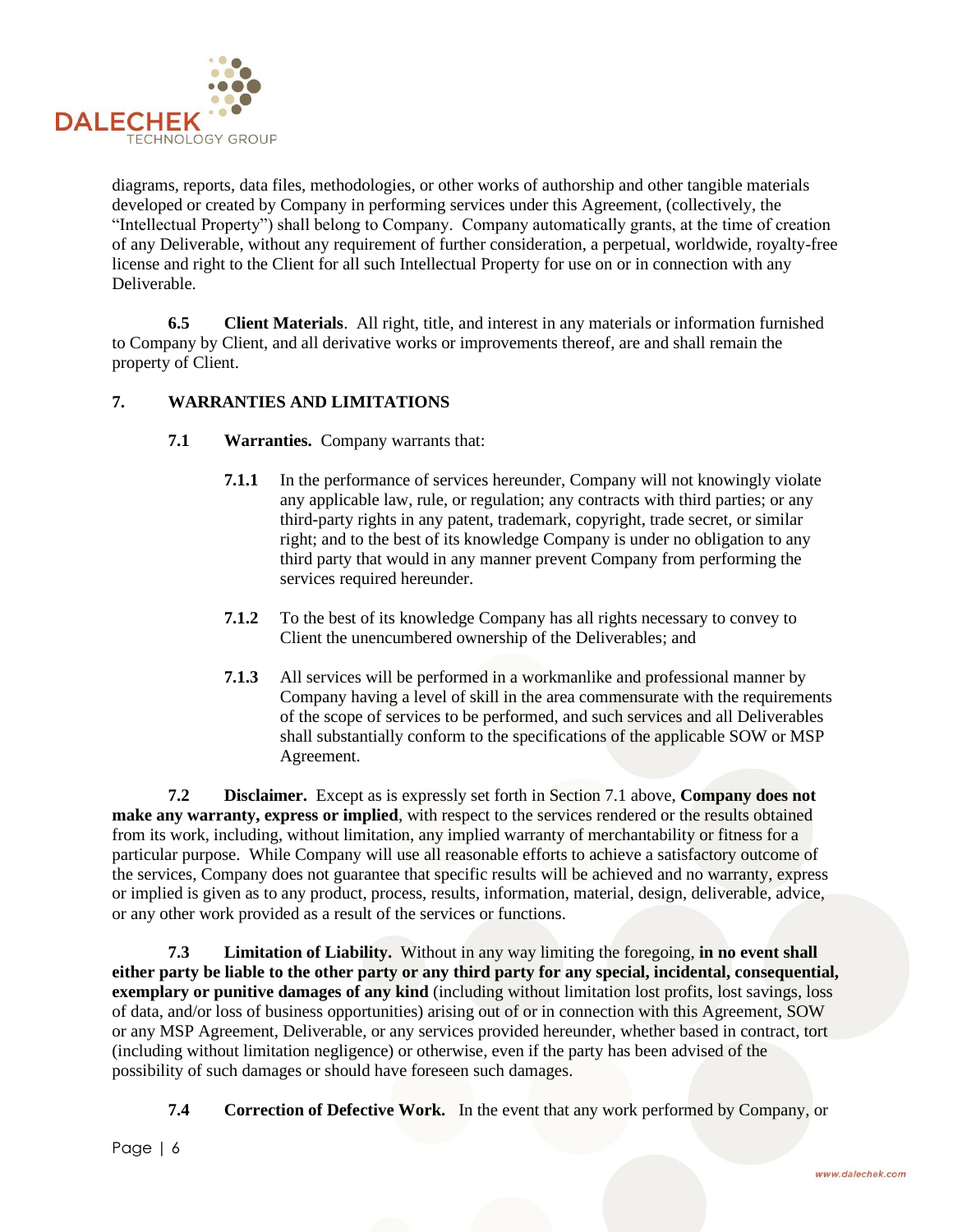

any Deliverable hereunder, does not conform to the above warranties, Company shall promptly correct the same so that it does conform to the warranties.

**7.5 Indemnification.** Each party agrees to defend, indemnify and hold harmless the other party, and the officers, directors, shareholders, members, associates, affiliates, employees, attorneys, servants and agents of the indemnified party from and against all claims, liabilities, damages, losses, causes of action, or expenses (including reasonable attorneys' fees and costs), arising out of or relating to this Agreement or any executed MSP Agreement or SOW that are due to the negligent act or omission, or willful misconduct of the indemnifying party, its employees, agents, servants or subcontractors.

# **8. GENERAL PROVISIONS**

**8.1 Notices.** Any notices hereunder may be given either by personal delivery in writing or by mail, registered or certified, postage prepaid with return receipt requested. Mailed notices shall be addressed to the parties at the addresses appearing in the introductory paragraph of this Agreement, but each party may change such address by written notice in accordance with this paragraph. Notices will be deemed delivered upon actual receipt as evidenced by return receipt or similar documentation.

**8.2 Assignment.** Neither party shall assign this Agreement without the prior written consent of the other, which consent will not be unreasonably withheld, except that either party may assign this Agreement without consent in connection with (a) the sale or transfer of all or substantially all of its business, or (b) the sale or transfer of substantially all of that part of its business to which this Agreement relates. Each party shall give the other prompt written notice of such assignment or transfer.

**8.3 Return of Client Materials.** All materials, data, equipment, badges, or other items provided by Client to Company ("Client Materials") are to be used for the sole purpose defined in this Agreement or any executed SOW or MSP Agreement. Upon termination of this Agreement or any executed SOW or MSP Agreement, regardless of reason for termination, upon Client's written request, or upon discontinuance of use of the materials by Company, Company will return to Client the originals and all copies of the Client Materials, and any other Client Information.

**8.4 Severability.** If any provision in this Agreement is held by a court of competent jurisdiction to be invalid, void, or unenforceable, the remaining provisions will nevertheless continue in full force without being impaired or invalidated in any way.

**8.5 Parties in Interest.** This Agreement is enforceable only by Company and Client.

**8.6 Force Majeure.** Neither party shall be liable to the other for any failure or delay to the extent caused by events beyond the first party's control (and which could not have been avoided in the exercise of reasonable diligence), including, failures or delays in transportation, equipment failures, labor disputes, accidents, acts of God, or government intervention.

**8.7 Governing Law and Jurisdiction.** This Agreement will be governed by and construed in accordance with the laws of the State of Missouri, without reference to its conflicts of law rules. Any civil action or legal proceeding arising out of or relating to this Agreement shall be brought exclusively in the appropriate state or federal courts located in the district of the U.S. District Court for the Eastern District of Missouri and the parties hereby consent to the jurisdiction of such courts.